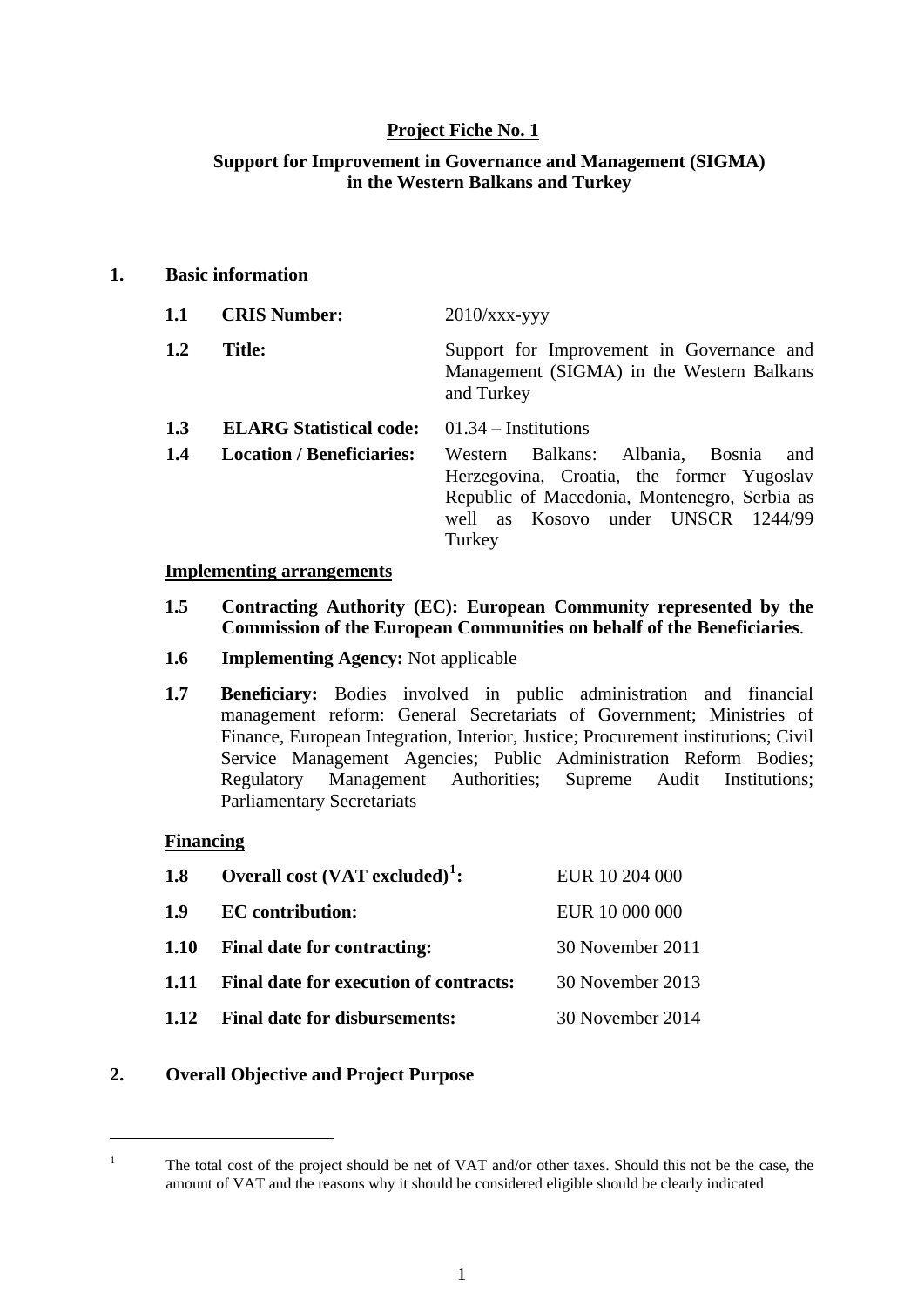## **2.1 Overall Objective**

To contribute to the development of public governance systems and administrative capacities necessary for European Union membership and for implementing the community *acquis* in an environment that carries the values underlying the Copenhagen criteria, such as reliability, accountability, transparency, efficiency, legal certainty and integrity.

### **2.2 Project purpose**

 To contribute towards upgrading the operational capacities and professionalism of public administrations in the Western Balkans and Turkey.

### **2.3 Link with AP / NPAA / EP / SAA**[2](#page-1-0)

The most recently available Enlargement Strategy papers (2007 and 2008) consistently underline the overriding importance of horizontal administrative reform in the candidate countries and potential candidates: "*In much of the Western Balkans, state building, consolidation of institutions and better governance constitute priority concerns. In most countries a professional, impartial, and accountable civil service remains to be set up. (…) Future enlargement assistance should therefore continue to support horizontal management systems with focus on "rule of law and good governance, including the fight against corruption and organised crime, administrative and judicial reforms."* 

Communication from the Commission on the "Enlargement Strategy and Main Challenges 2008-2009" mentions the importance of administrative capacity and good governance as being a crucial aspect in fulfilling the Copenhagen membership criterion on the ability to take on the obligations of membership.

The need to reinforce governance capacities and to improve integrity in public life is mentioned in all of the APs, and it underlies EP and SAA. NPAAs are still fairly weak on administrative capacity, but one sub-objective of the Programme is to increase awareness of the need for a strong Institution Building component of NPAA.

More specifically, the various issues to which the programme is addressed are mentioned in the regular reports and APs:

- Professionalise the civil service and upgrade competences;
- Improve management and control of public finances, including public procurement and external audit;
- Rationalise and complete the administrative legal framework;
- Improve corruption robustness;
- Upgrade policy and regulatory capacities;
- Develop territorial administration;

1

<span id="page-1-0"></span> $^2$  AP = Accession Partnership; NPAA = National Programme for the Adoption of the Acquis (for Candidate Countries), National Action Plan (for Potential Candidates); EP= European Partnership; SAA = Stabilisation and Association Agreement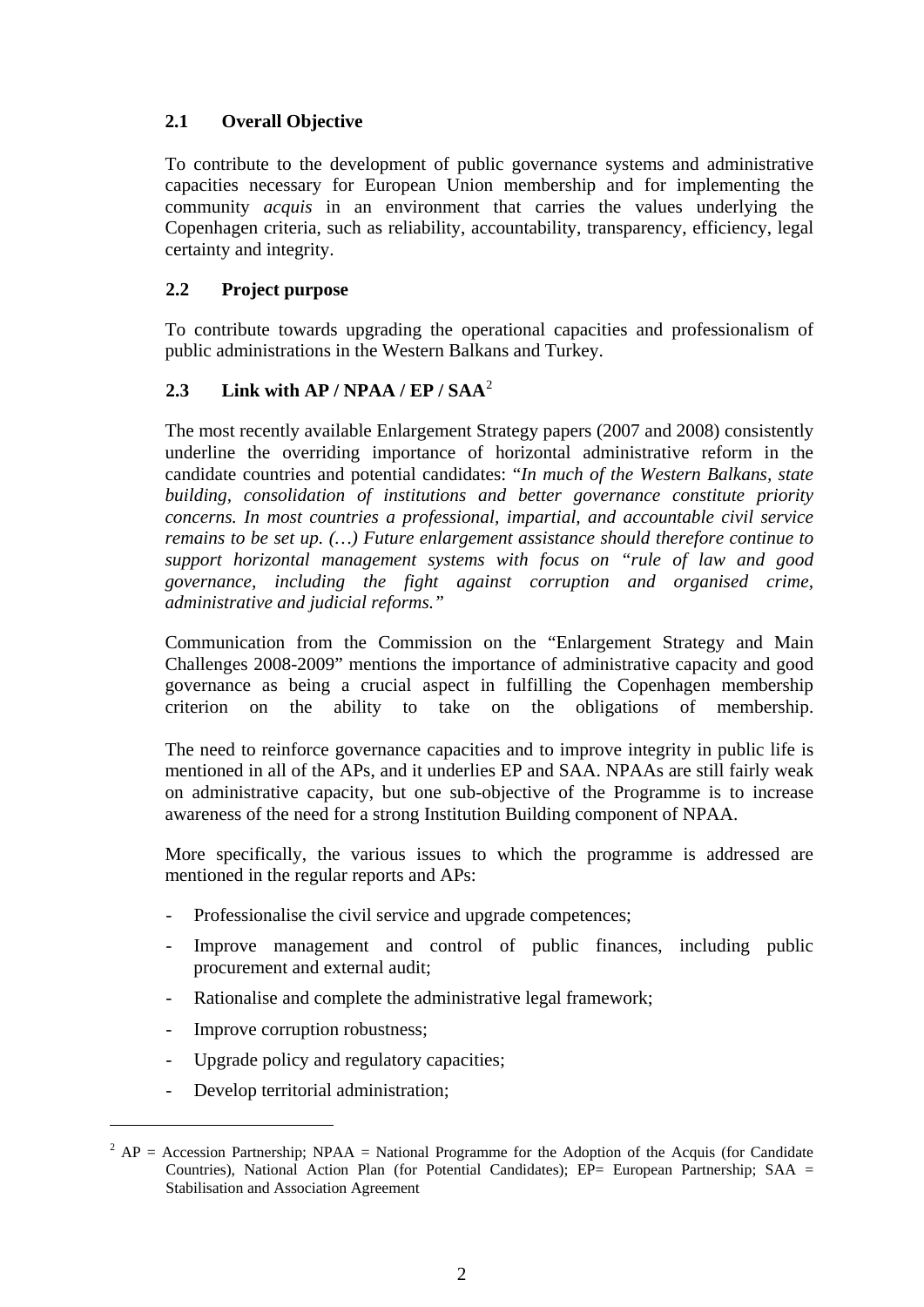Prepare for Decentralised Implementation Systems (DIS) and aid other Commission assistance operations.

### **2.4 Link with MIPD**

The Multi-beneficiary MIPD 2009-2011<sup>[3](#page-2-0)</sup> (Section 2.3.1.1.1) foresees support for the strengthening of public administrations' capacities to implement efficient and effective reforms and foster democratic accountability (including public finance management and public procurement), professionalism and integrity within the Beneficiaries' institutions.

### **2.5 Link with National Development Plan**

At a formal level, all of the beneficiaries have public administration reform programmes incorporated into their National Development Plans<sup>[4](#page-2-1)</sup>.

### *Albania*

Democracy and the rule of law need consolidation and the rule of law needs to be more deeply embedded in administrative and political cultures. The protectors of Constitutionality, such as the Constitutional Court, the legislature and the court system, should be reinforced. Institutions to fight against corruption should be enhanced. Government planning capacities have been improved but legal/policy formulation functions need strengthening. The government attempted to approve a strategy on public administration reform, which included civil service reform and some progress has been observed mainly in the finance area; civil service reform is still needed.

### *Bosnia and Herzegovina*

Major deficiencies in the governance system stem from the lack of respect towards the law and democratic institutions by major actors, whether parliament, the executive or the judiciary, or civil society and its organisations. The Constitution itself needs reviewing especially in its governance dimensions so as to provide a better framework for the functioning of the State bodies (both Parliamentary and government). The professional character of public administration has to be embedded, and the legal framework for administrative activity needs review. The lack of co-ordination between the different levels of government weakens the system. The implementation of an Anti-corruption strategy was reviewed by the Council of Ministers of the common institutions in September 2008, but there seems to be a lack of co-ordination, monitoring and supervision in design and implementation.

### *Croatia*

For a candidate country, Croatian horizontal governance management systems are insufficiently robust and their weakness permeates the whole governance system. The legal framework suffers from the persistent legalistic and detailed approach, which reduces management effectiveness, increases costs for the administration and for

<u>.</u>

<span id="page-2-0"></span><sup>&</sup>lt;sup>3</sup> COM (2009) 4518

<span id="page-2-1"></span><sup>&</sup>lt;sup>4</sup> These country notes are condensed from the 2009 SIGMA assessments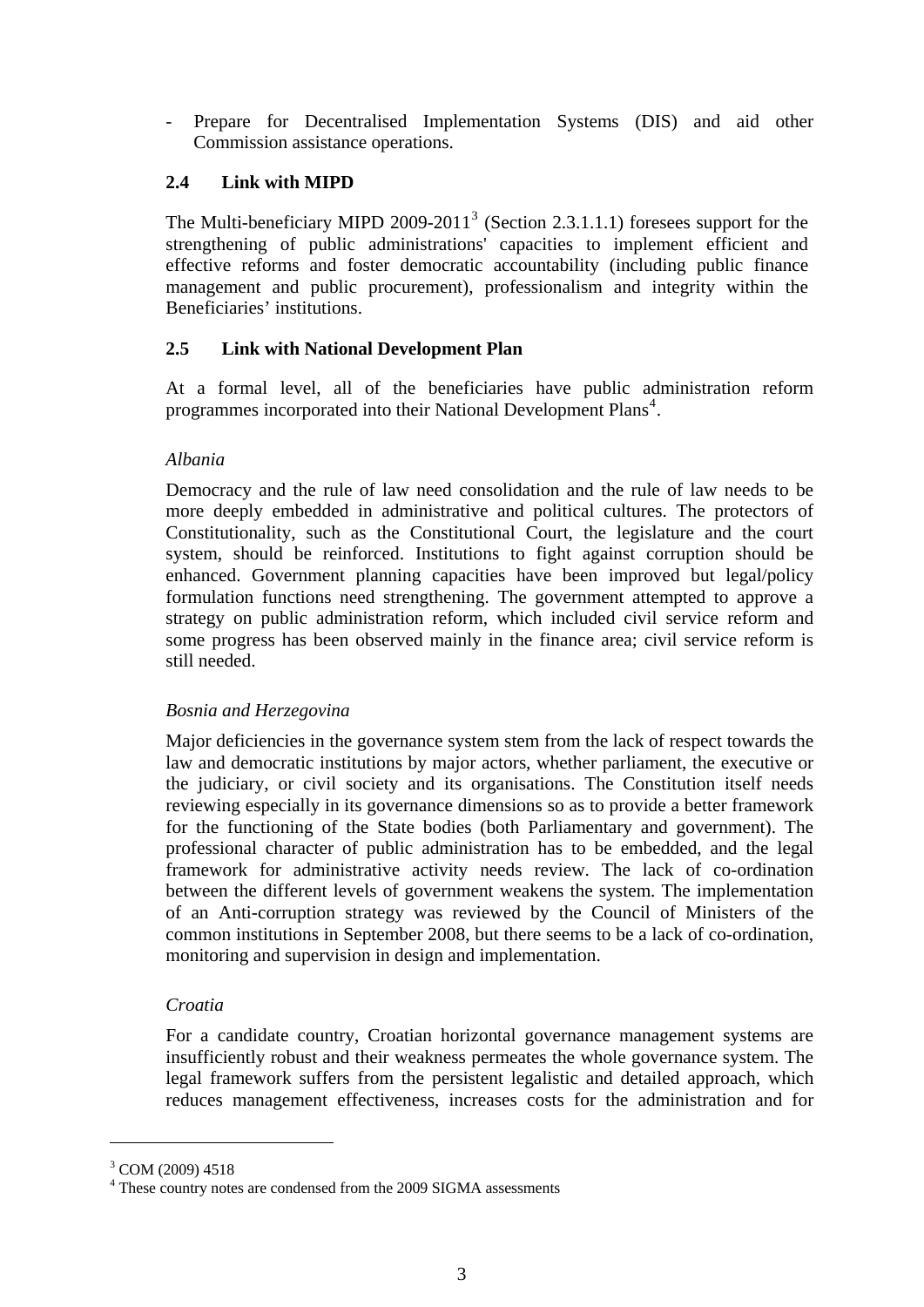citizens, and creates legal loopholes requiring continuous amendments, thereby weakening the rule of law. Parliament and accountability bodies (e.g. the Supreme Audit Institution) need strengthening and their corruption robustness must be upgraded. Some progress in the legal framework has been recently observed but implementation is less certain. The Public Administration Reform (PAR) strategy is too ambitious, lacks prioritisation, is too narrow in scope, as it does not cover local governments and regions, and lacks strong management arrangements. The budget reform could, subject to determined implementation, significantly impact on other areas but is ignored by the PAR strategy. Despite some improvements, the fight against corruption needs to be embedded in the culture and implemented in practice.

#### *The former Yugoslav Republic of Macedonia*

The social and political roles of accountability institutions and of law need to be embedded in political and administrative cultures. Anti-corruption instruments are largely in place but implementation needs to be enhanced. The policy-making system is appropriately designed but needs to be embedded in actual practice. There has been progress in reforming the public finance management system at the legal level, but new procedures have to be tested in practice; it is not clear how far public servants' managerial environment, culture and skills are up to the challenges required by the new legislation.

#### *Montenegro*

Respect of the law and democratic institutions needs to be embedded in political and social cultures, which is especially difficult in a small country where institutions are still being established. Anti-corruption legislation is in place for politicians and administration, but implementation needs to be reinforced. The quality of legislation could be improved by more rigorous and professional policy making. Professionalisation of the public service needs improvement, especially in implementation. A comprehensive approach to financial management and control should be developed, which will require greater understanding of the concept of managerial accountability.

#### *Serbia*

The rule of law is proclaimed by the Constitution as the fundamental principle of the State. Legal remedies are also constitutionally foreseen. The respect for the rule of law in practice still needs to be improved and institutional arrangements need to be aligned with European practice. External accountability institutions (Parliament and Supreme Audit Institution) need to be strengthened. Anti-corruption measures, for politicians and administration, need to be strengthened in law and in implementation. The legal framework for policy development is adequate but there needs to be greater professionalisation and strategic planning. The merit system needs to be more embedded in practice. Rationalisation of administrative tasks and functions is needed, and the entire administrative apparatus needs to be brought within the general accountability framework. The planned reform of financial management would improve the legal basis but implementation will need to be supported.

#### *Kosovo*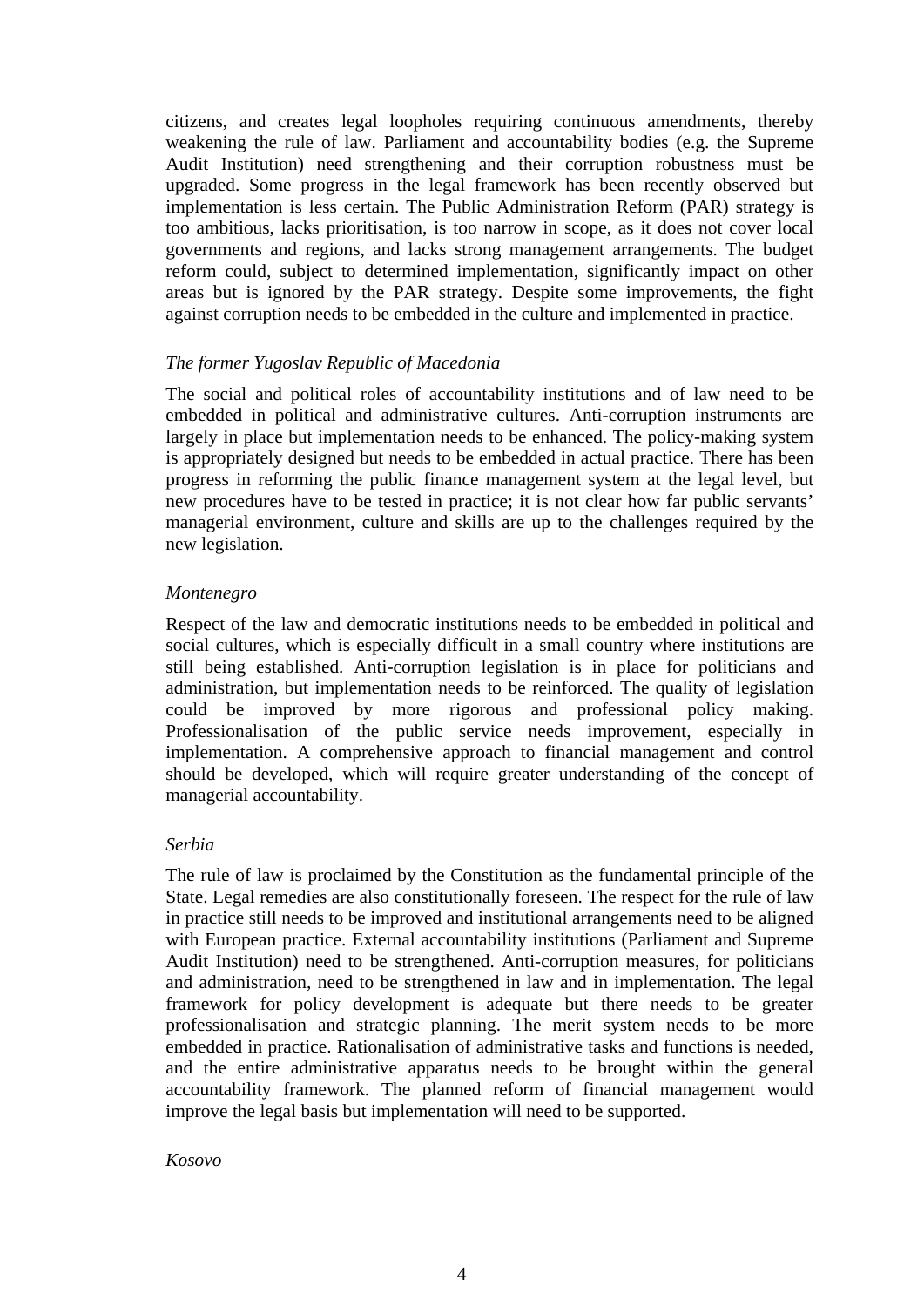The shortage of skilled staff, the scarcity of financial resources, the uncertainty surrounding the responsibility over the Kosovo protectorate, and the role of the international community have a cumulative effect, which hinders the emergence of sustainable, accountable Kosovan institutions. The legal/policy formulation processes need upgrading. Consolidating the rule of law requires rationalisation of the legal order, introduction of framework laws for administrative decision-making, and reinforcement of accountability mechanisms by fostering a culture of responsibility. The notion of public administration needs to be embedded. The legal framework established for public expenditure management is reasonable but appears to be ahead of the current state of administrative development; officials do not always understand the purpose of legal requirements. Political will, co-operation amongst stakeholders, and measures to combat corruption have been insufficient.

#### *Turkey*

Constitutional reform is necessary to address the organisation of the administration and its refocusing as a service to both the state and Turkish citizens. The efforts of the Turkish Grand National Assembly to strengthen its oversight role with regard to public expenditure, including scrutiny of budget implementation, will need support, especially for the Turkish Court of Accounts. There is a need to increase the global quality of policies and norms by strengthening policy procedures. Significant advances have been made in public expenditure management and control; however, they will require extensive support to embed the changes into bureaucratic practices and attitudes. More is needed to bring procurement, concessions and public-private partnerships law and practice into line with European standards. Efforts are required to improve the quality of public services, simplify and reduce red-tape and improve the predictability and legal certainty of administrative decision-making through a general law on administrative procedures. This will need support if pursued (pending Constitutional reform). Anti-corruption policy is making progress, especially with the new strategy of the Prime Ministry's Inspection Board, but will face important implementation difficulties mainly in the political sphere.

### **2.6 Link with national/ sectoral investment plans**

Although public administration reform is not usually directly linked with investment plans, it is relevant:

- Some PAR activities do require investment (IT or physical infrastructure)
- PAR is necessary in order to support investment programming and project management
- Procurement and financial control are essential elements to support reliable investment programme implementation
- A large percentage of investment programmes in the beneficiaries (exception Turkey) are financed by EU, EU-affiliated organisation and multi/bi-lateral donors; PAR is necessary to ensure proper servicing of donor projects.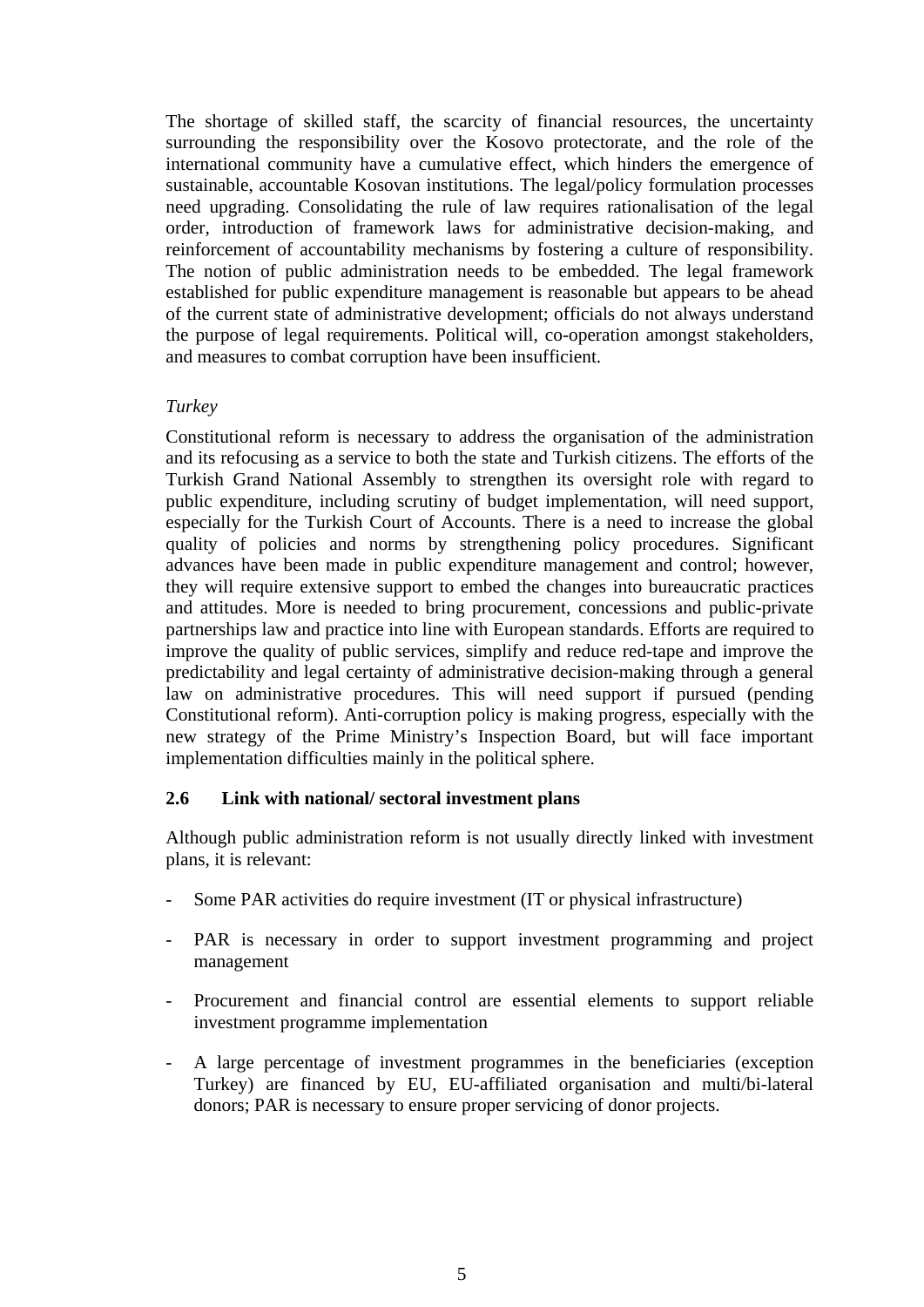#### **2.7 Link with other donor's contribution**

Other donors – multi and bilateral - are active in the governance field. However, for the most part, they have recognised the Commission's leadership. They tend to work within the SAp and support convergence with the European Administrative Space. Based on past experience, SIGMA will continue to work closely with other donors, under Commission supervision.

#### **3. Description of project**

#### **3.1 Background and justification**

#### *The subject matter*

The Copenhagen criteria specify that candidate countries must be able to assume the burden of membership. This concept was refined at the Madrid European Council in December 1995, which stressed the importance of candidate countries' administrative capacities to enforce the *acquis* communautaire. The need for administrative capacities is reinforced by the subsequent decision (Council Regulation (EC) No 1266/1999) to decentralise and eliminate ex-ante control by the Commission of the management of Phare and Pre-Accession funds where the national administrations are sufficiently equipped to ensure their sound and efficient management. In Croatia, the former Yugoslav Republic of Macedonia and Turkey, administrative capacities are of particular concern and the Commission has requested that the countries reinforce their efforts to reform their public administrations.

Most of the *acquis* communautaire is enforced through specific and specialised sectoral institutions. However, the quality, reliability and sustainability of their action depend on the cross-ministerial, government-wide systems of resource management (including of personnel), control and external audit. Similarly, sound and reliable management of funds requires effective resource allocation and control systems. Corruption is a concern throughout the IPA region; SIGMA's contribution is to work on the systems which protect integrity in public life as well as increase corruption robustness through for example laws and institutions to enhance transparency and discovery (such as disclosure of assets). The potential candidates, operating under the Stabilisation and Association process, are bound by similar considerations, whether or not they have signed a Stabilisation and Association Agreement (SAA), although their governance systems are not at the same level of consolidation.

The reinforcement of central management systems of government is vital to achieving EU objectives. One of the systems (procurement) is covered by direct *acquis*; Public Internal Financial Control (PIFC) is one of the negotiating chapters and some general standards for administration stem from judgements of the European Court.

#### *European Commission action*

SIGMA has been developed by the Commission as one of the three main European Institution building programmes in the Enlargement context alongside the Technical Assistance and Information Exchange instrument (TAIEX) and Twinning. Whereas the two latter instruments concentrate on sectoral public management and vertical capacity building respectively through short term (TAIEX) and medium to longer term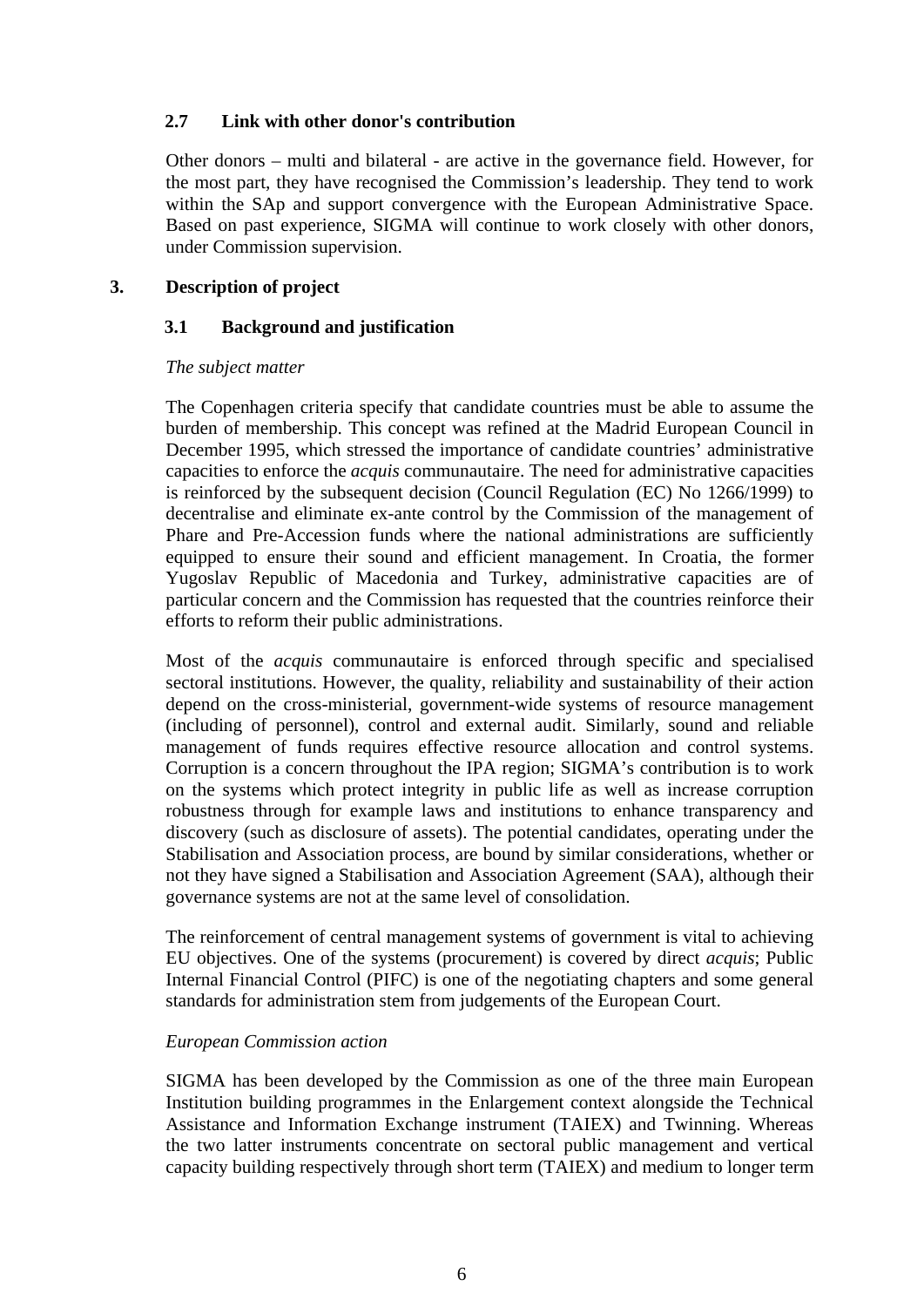transfer of public sector expertise (Twinning), SIGMA assistance clearly focuses on horizontal public management systems.

### *SIGMA's track record / OECD expertise*

Since 1992, the SIGMA programme has embodied the commitment of the European Commission to co-operate with OECD in order to promote better public governance in the enlargement context.

The widely recognised quality and effectiveness of the SIGMA programme has led to the development of a similar programme in the context of the European Neighbourhood Policy.

The successive SIGMA Programmes have been repeatedly evaluated and/or audited with a consistent track record in terms of efficiency, quality and effectiveness. The most recent evaluation report (2007) highlights that: '*Beneficiaries expressed a high level of satisfaction about SIGMA interventions due to their technical relevance, high responsiveness and flexibility, and high quality of the expertise delivered*.'

The SIGMA methodology based on peer assistance and hands-on experience has shown the following advantages:

- Consistency: When working on horizontal governance issues, it is important to maintain consistency in approach and advice with adequate follow up. The permanent SIGMA core expert team ensures such stability which is even more crucial in areas without clear Community *acquis*;
- Flexibility and speed in delivery: The contractual framework provides flexibility to adjust to the specificities of each beneficiary country, to changing needs and enables the mobilisation of expertise within a short time span;
- Demand as well as policy driven: The contractual framework allows both for policy driven assignments requested by the Commission and for requests submitted by the beneficiaries;
- Quality of expertise and efficiency: SIGMA has been consistently evaluated as a successful programme with a good overall performance

#### *Multi-beneficiary*

A multi-beneficiary programme confers certain advantages:

- The needs require the possibility of small scale rapid response actions, which are best adapted to the changing environment in the beneficiaries and which can pave the way for larger projects. This can most effectively be achieved by creating a reserve pool of experienced experts who are familiar with the beneficiaries;
- Institutional funding on a regional basis permits rapid shifts in resource allocations between projects and between beneficiaries as circumstances change (windows of opportunity open or close);
- All of the SAp entities are also bound, by the SA process, to reinforce regional ties and demonstrate a commitment to regional co-operation. This requires support to Network actions.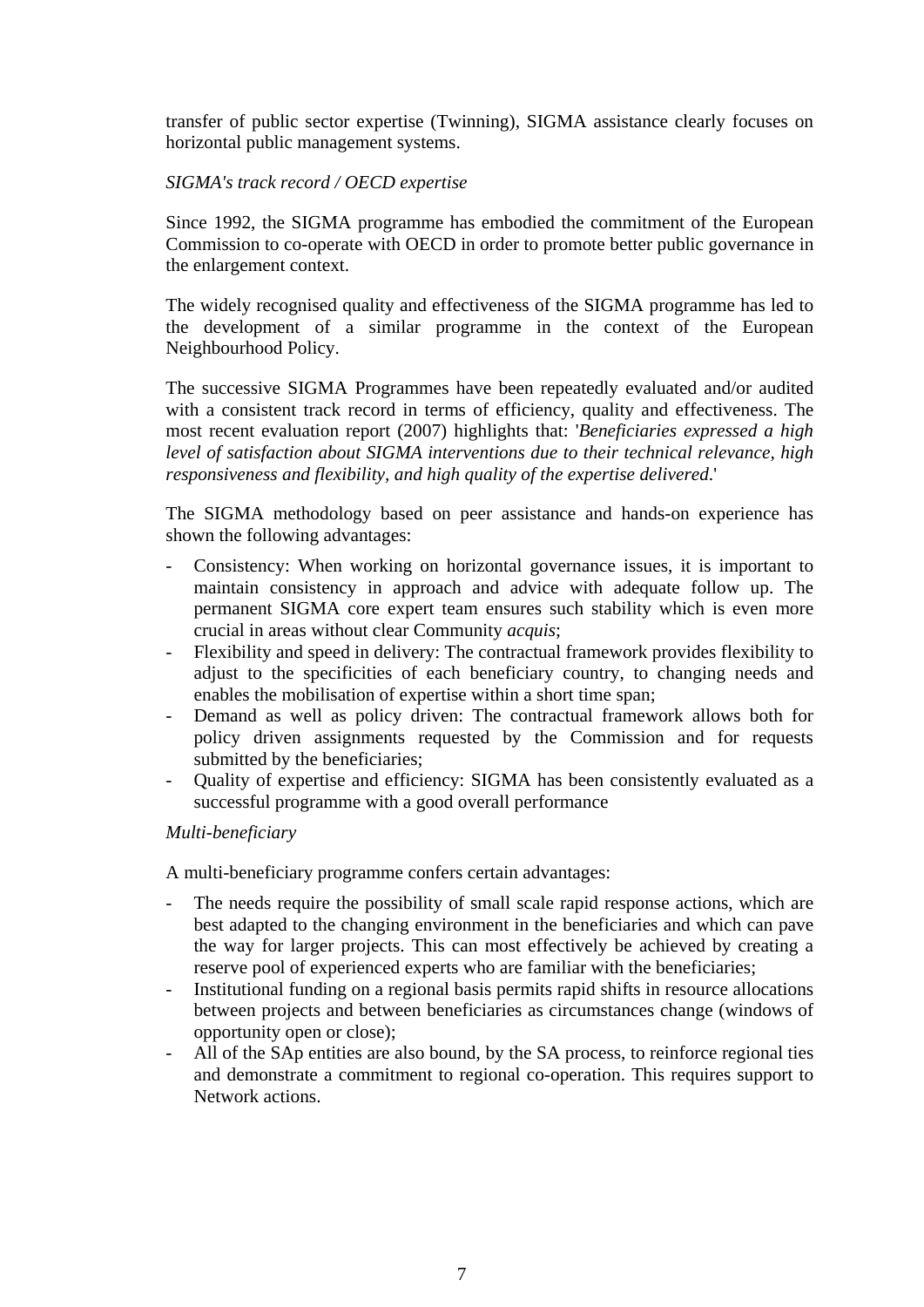### **3.2 Assessment of project impact, catalytic effect, sustainability and cross border impact**

Evaluations have suggested that SIGMA achieves impact and sustainability; several reasons are given, which are inherent in its modus operandi:

- Adequate attention is given to local ownership and sustainability;
- SIGMA projects have a limited but well defined scope; Small scale interventions take place in the context of continuous follow-up and mentoring with just-in-time provision of expertise in the most appropriate form; SIGMA is able to harness regional comparison to support reforms and provide access to New Member States with relevant experience; SIGMA's portfolio of roles (combining technical assistance, assessments and leverage on further assistance) reinforces impact.

SIGMA works at the strategic level to assist countries set up basic institutional and legal frameworks for central management systems and to assist in drawing up strategic development plans. This has a triple catalytic effect:

- It creates conditions for further consolidation of central management systems;
- Strengthened central management systems provide frameworks to build line (or technical) administrative services;
- Strengthened Policy/regulatory systems, coupled with budgeting, contribute to better policy making and especially to more effective adoption of the *acquis.*

In addition, the results of SIGMA interventions can provide stable legal/institutional environments for other Commission assistance.

Cross-border impact comes through formal networking arrangements (association with ReSPA, network meetings, website, etc) as well as the ability to find commonalities across the region and build projects stimulating joint learning e.g. the joint auditing project of Supreme Audit Institutions.

### **3.3 Results and measurable indicators**

The main focus of the SIGMA programme is to make available and organise a transfer of first hand know-how and widely recognised expertise on horizontal administration systems in order to contribute to a better functioning public administration with adequate and well trained human resources in the candidate countries and potential candidates.

SIGMA agrees its activities with the counterparts and the Commission. SIGMA will typically run approximately 40-50 TA tailor-made, specific projects in the region in any one year. Each Project is agreed on the basis of an analysis of objectives, intended results, risks and risk management basis, etc.

At the programme level, results and measurable indicators must necessarily be generic, since the programme is composed of country/sector specific projects.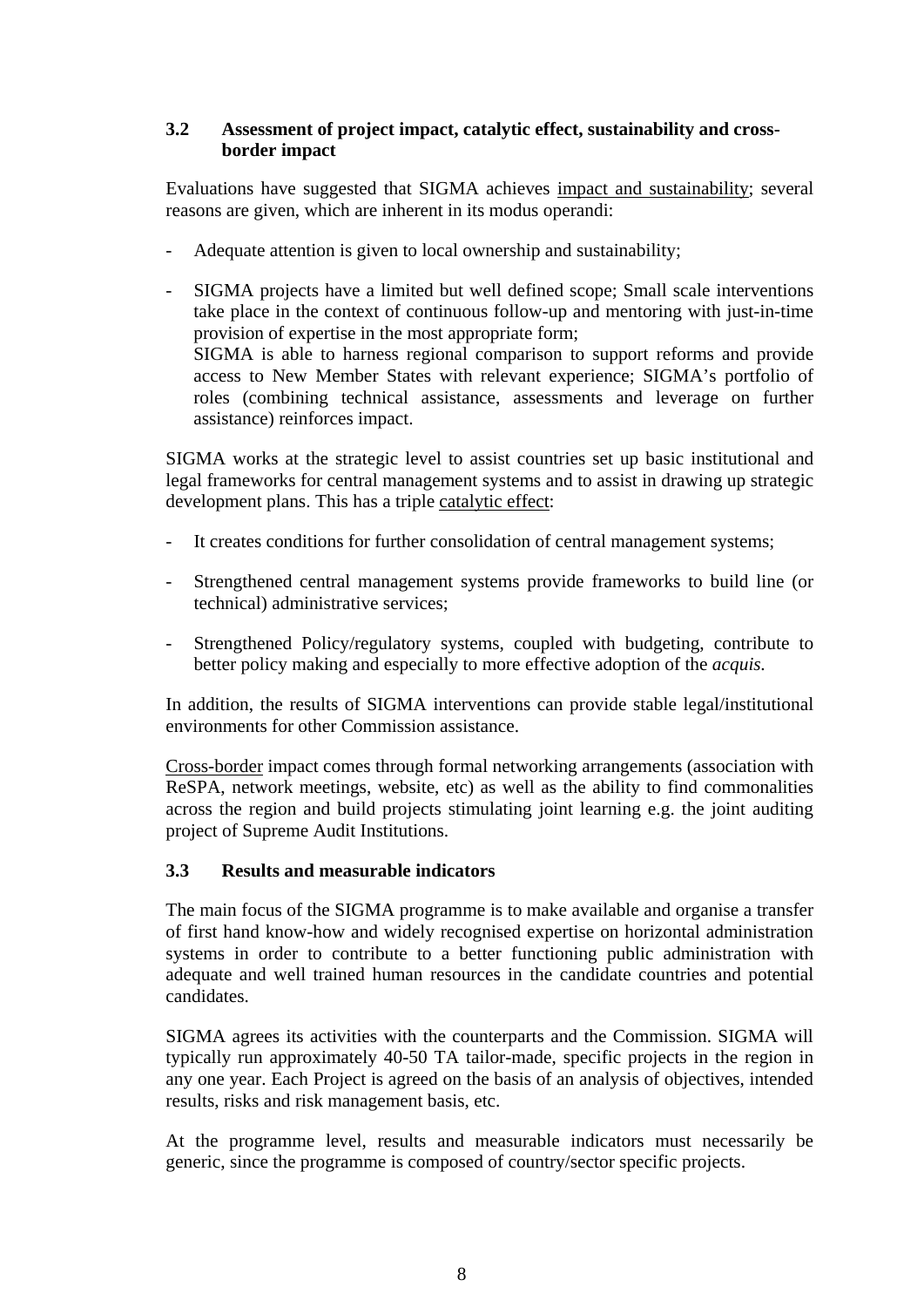### *Results*

SIGMA projects should contribute to the following results:

- Central management systems of the beneficiaries are strengthened both in formal terms and in implementation;
- Public services are more stable and professional;
- Information sharing is improved amongst countries and Commission (including Delegations).

### *Measurable indicators*

- Number of projects undertaken and focus of projects, including number of EC projects (TAIEX Twinning) to which SIGMA contributed;
- Existence of formal arrangements (e.g. law and organisations);
- Capacities (e.g. staffing and budgets), procedures and manuals of implementation bodies;
- Take up rate of professional information;
- Timely production of assessments;
- Establishment and maintenance of networks and supporting communications processes;
- Production of SIGMA papers;
- Web site usage.

### **3.4 Activities**

SIGMA support is aimed at the improvement of the following building blocks of horizontal administration systems and governance. This focus is contractually defined with the Commission.

|                                    | Public administration reform strategy                        |  |  |  |  |
|------------------------------------|--------------------------------------------------------------|--|--|--|--|
|                                    | <b>Public Service</b>                                        |  |  |  |  |
| I. Public Administration<br>Reform | Administrative legal framework and administrative<br>justice |  |  |  |  |
|                                    | <b>Public Integrity System</b>                               |  |  |  |  |
|                                    | Policy Making and Co-ordination                              |  |  |  |  |
| II. Management of Funds            | Public Expenditure Management (PEMS)                         |  |  |  |  |
|                                    | Public Internal Financial Control (PIFC)                     |  |  |  |  |
|                                    | <b>External Audit</b>                                        |  |  |  |  |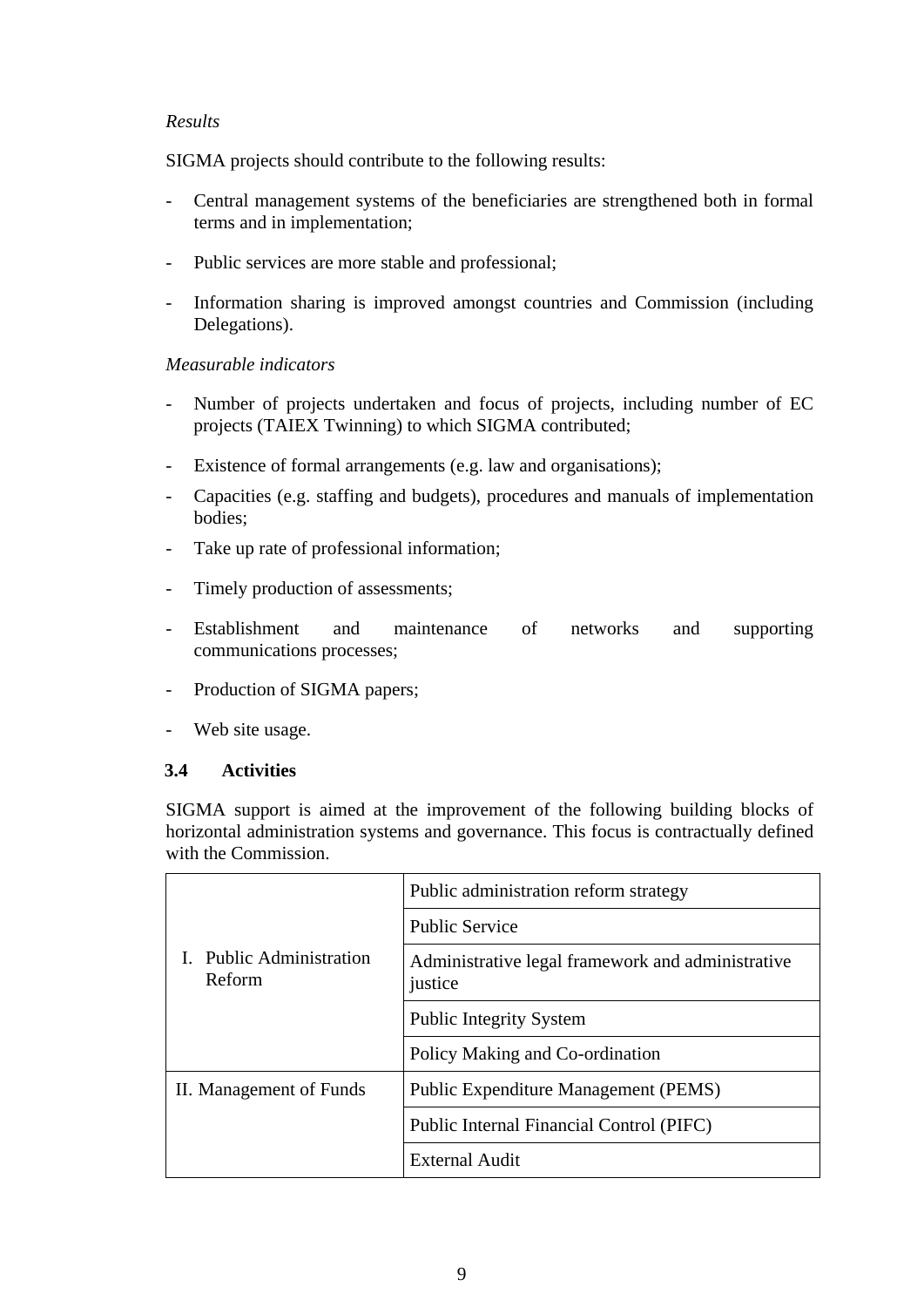|                       | Anti-Fraud (OLAF)                                                |  |  |
|-----------------------|------------------------------------------------------------------|--|--|
|                       | Public Procurement, Concessions and PPPs<br>(including remedies) |  |  |
| III. Administrative   | <b>Better Regulation</b>                                         |  |  |
| Environment of market | Responsive public service delivery                               |  |  |
| economy               | Managing property rights                                         |  |  |

All work is carried out in close co-ordination with Commission services and with shared responsibility with national institutions in the candidate countries and potential candidates.

The organisation of the activities will be broken down as follows:

#### *Activity 1: Technical Assistance*

- Advice on reforms, design and implementation of strategic public management plans, peer diagnosis as well as training
- 30-40 projects to be completed per year

#### *Activity 2: Assessments*

- Analysis and assessment of legal frameworks, methodologies, systems and institutions
- Annual exercise with approximately 60 reports (depending on Commission demand)

*Activity 3: Network and information actions* 

- Website set up and running
- One network meeting per year per sector

*Activity 4: Personnel costs, Administration and Financial Management (professional staff)* 

#### **3.5 Conditionality and sequencing**

The conditions that will determine the effectiveness of the Programme include:

- Commitment and cooperation of local authorities including provision of sufficient, stable and professional quality political, financial and human resources to achieve results;
- Sensitive and reasonable exercise of negotiations and conditionalities by Commission services;
- Support to the EU agenda from other donors;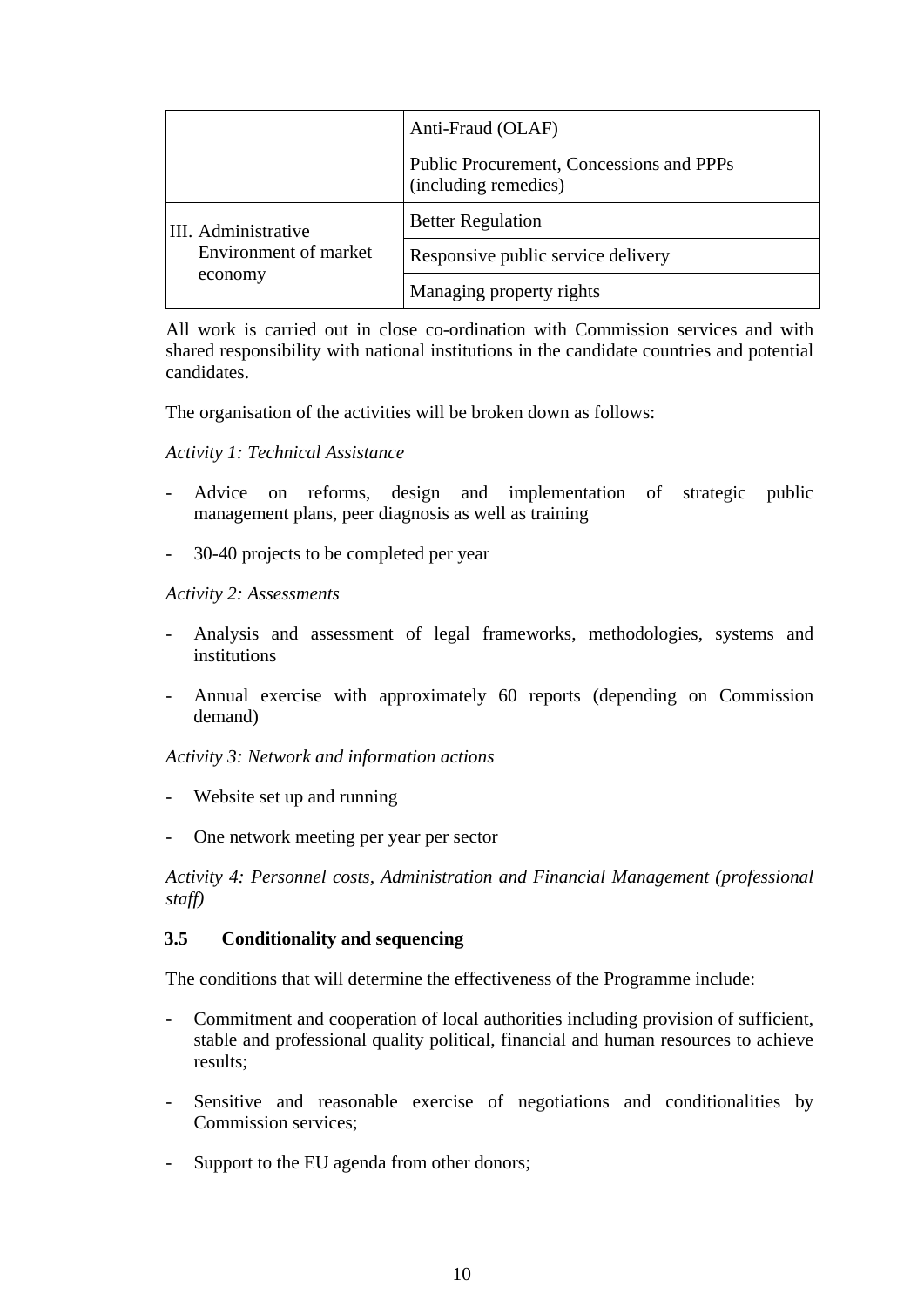- Commission Services support generation of demand and support project implementation;
- Commission and EU Member States continue to support the programme within OECD, OECD and Commission services continue to collaborate to agree a mutually acceptable contractual framework, OECD can mobilise expert staff.

Sequencing of projects and conditionalities are determined within the relationship between the Commission and the beneficiary.

#### **3.6 Linked activities**

Several beneficiaries have received assistance or plan to receive assistance under national programmes for reforms in the areas covered by SIGMA. Also other donors (international organisations and some EU Member States) support the public administration reform in the region.

Support from national IPA programmes is essential for the successful upgrading of the national public administrations. SIGMA is complementary to Twinning, TA projects and TAIEX. SIGMA may act to:

- Prepare the ground for a twining or other project
- Assist in project selection and steering
- Provide bridging between projects
- Provide complementary inputs to projects

SIGMA will participate in network activities of the EU (e.g. SAI and PIFC networks) as well as, under the control of the Commission, activities of other donors (e.g. World Bank regional meetings on PEFA).

Current IPA multi-beneficiary projects related to Public Administration Reform include:

- Support to the Regional School of Public Administration (ReSPA) Phase 2 (CRIS DN 2008/020-047 and 2009/021-178)
- Training in Public Procurement (CRIS DN 2009/021-178).

#### **3.7 Lessons learned**

SIGMA has recently completed a study on what happened to civil service reforms in the 2004 entrants after accession. This is being used to develop policy recommendations for beneficiaries and the EC. This study and past experience suggest the importance of:

- Using a broad definition of public administration reform (the central management systems are best understood as sub-components of a larger administrative framework that includes financial management and policy making);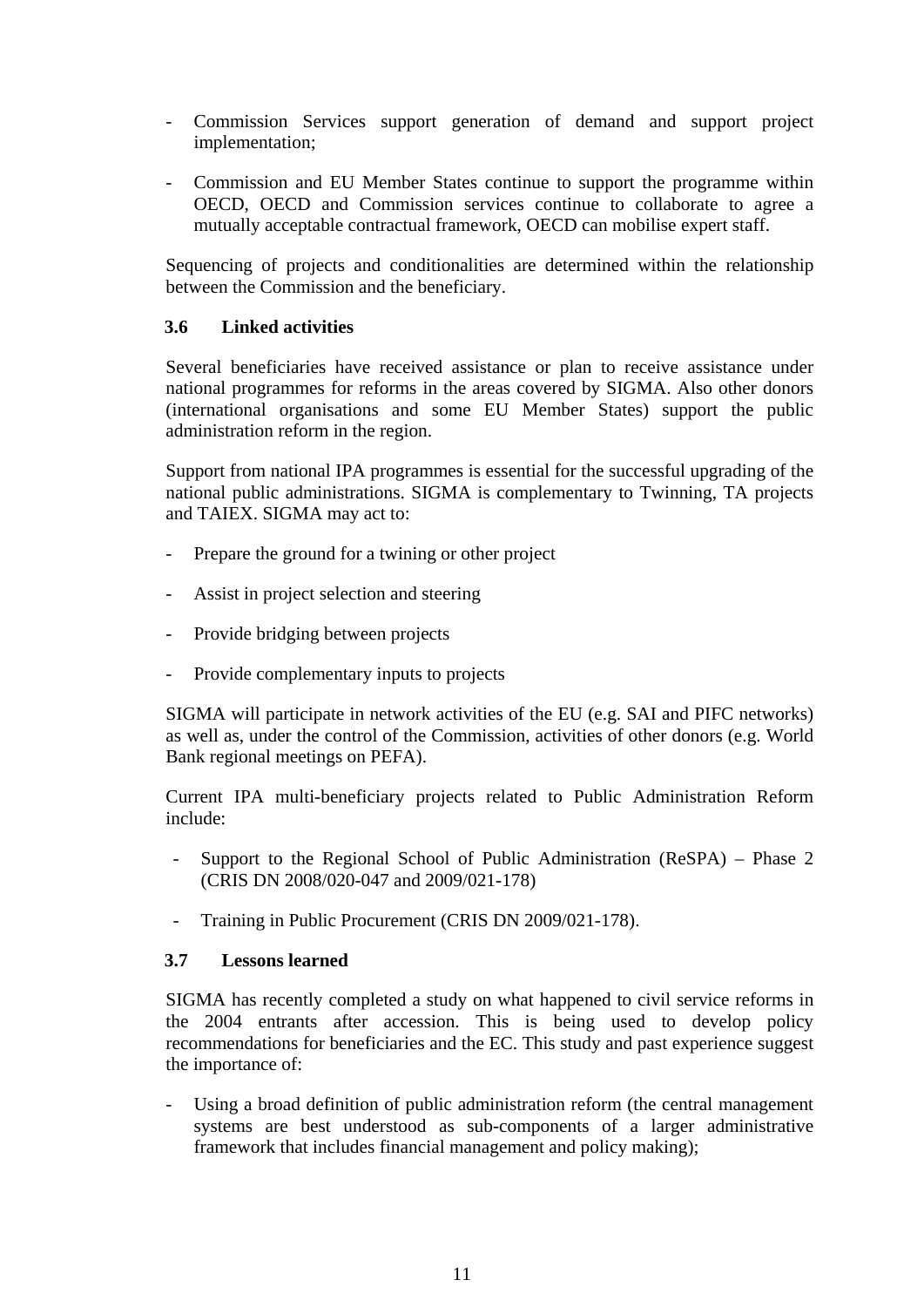- Insisting on local ownership and allowing countries the time to develop a coherent system making use of multiple donor contributions;
- Providing comparative inputs to beneficiaries so that they can explore a range of solutions for adaptation to local circumstances;
- Locating public administration reform within the European integration agenda and applying sensitive conditionality as opening benchmarks with the political criteria;
- Especially in relation to the fight against corruption, addressing the whole governance system including politics and Parliament;
- Ensuring that Technical Assistance for policy and strategic inputs is available to respond as opportunities arise;
- Using experienced practitioners from Member States' public administrations.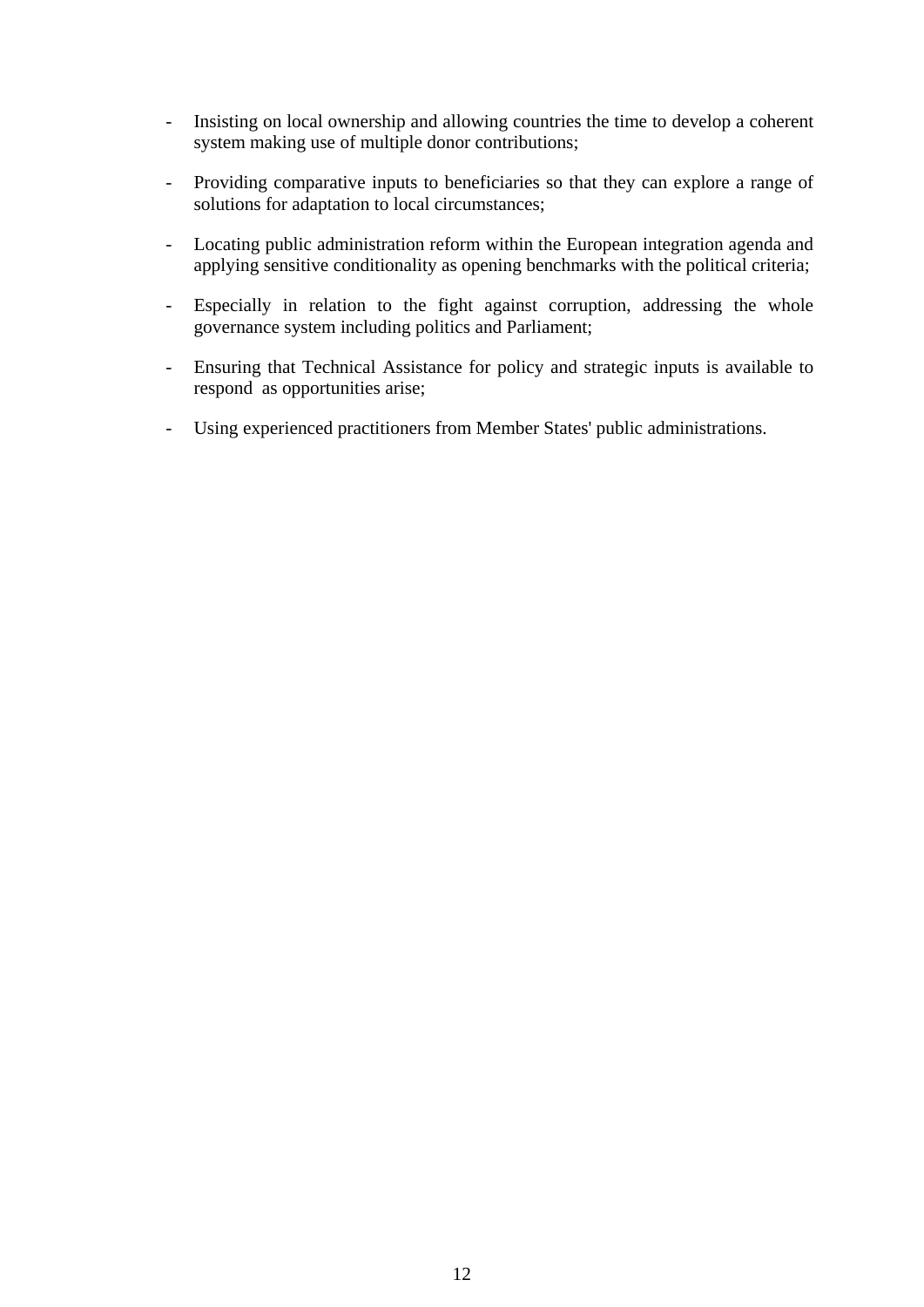# **4. Indicative Budget (amounts in EUR)**

|                                             |                           |            |                   | <b>SOURCES OF FUNDING</b>                                            |       |                   |            |                   |                     |             |            |                |
|---------------------------------------------|---------------------------|------------|-------------------|----------------------------------------------------------------------|-------|-------------------|------------|-------------------|---------------------|-------------|------------|----------------|
| <b>TOTAL EXP.RE</b>                         |                           |            |                   | <b>IPA COMMUNITY</b><br>NATIONAL CONTRIBUTION<br><b>CONTRIBUTION</b> |       |                   |            | OECD CONTRIBUTION |                     |             |            |                |
|                                             | IB                        | <b>INV</b> | <b>EUR</b>        | <b>EUR</b>                                                           | % (2) | Total             | %          | Central           | Regional/           | <b>IFIs</b> | <b>EUR</b> | % (2)          |
| <b>ACTIVITIES</b>                           | (1)                       | (1)        | $(a)=(b)+(c)+(d)$ | (b)                                                                  |       | <b>EUR</b>        | (2)<br>EUR |                   | Local<br><b>EUR</b> | <b>EUR</b>  | (d)        |                |
|                                             |                           |            |                   |                                                                      |       | $(c)=(x)+(y)+(z)$ |            | (x)               | (y)                 | (z)         |            |                |
| Activity 1,2,3<br>Contribution<br>Agreement | $\boldsymbol{\mathsf{x}}$ |            | 10 204 000        | 10 000 000                                                           | 98    |                   |            |                   |                     |             | 204 000    | 2              |
| <b>TOTAL IB</b>                             |                           |            | 10 204 000        | 10 000 000                                                           | 98    |                   |            |                   |                     |             | 204 000    | 2              |
| <b>TOTAL INV</b>                            |                           |            |                   |                                                                      |       |                   |            |                   |                     |             |            |                |
| <b>TOTAL PROJECT</b>                        |                           |            | 10 204 000        | 10 000 000                                                           | 98    |                   |            |                   |                     |             | 204 000    | $\overline{2}$ |

Amounts net of VAT

(1) In the Activity row use "X" to identify whether IB or INV

(2) Expressed in % of the **Total** Expenditure (column (a)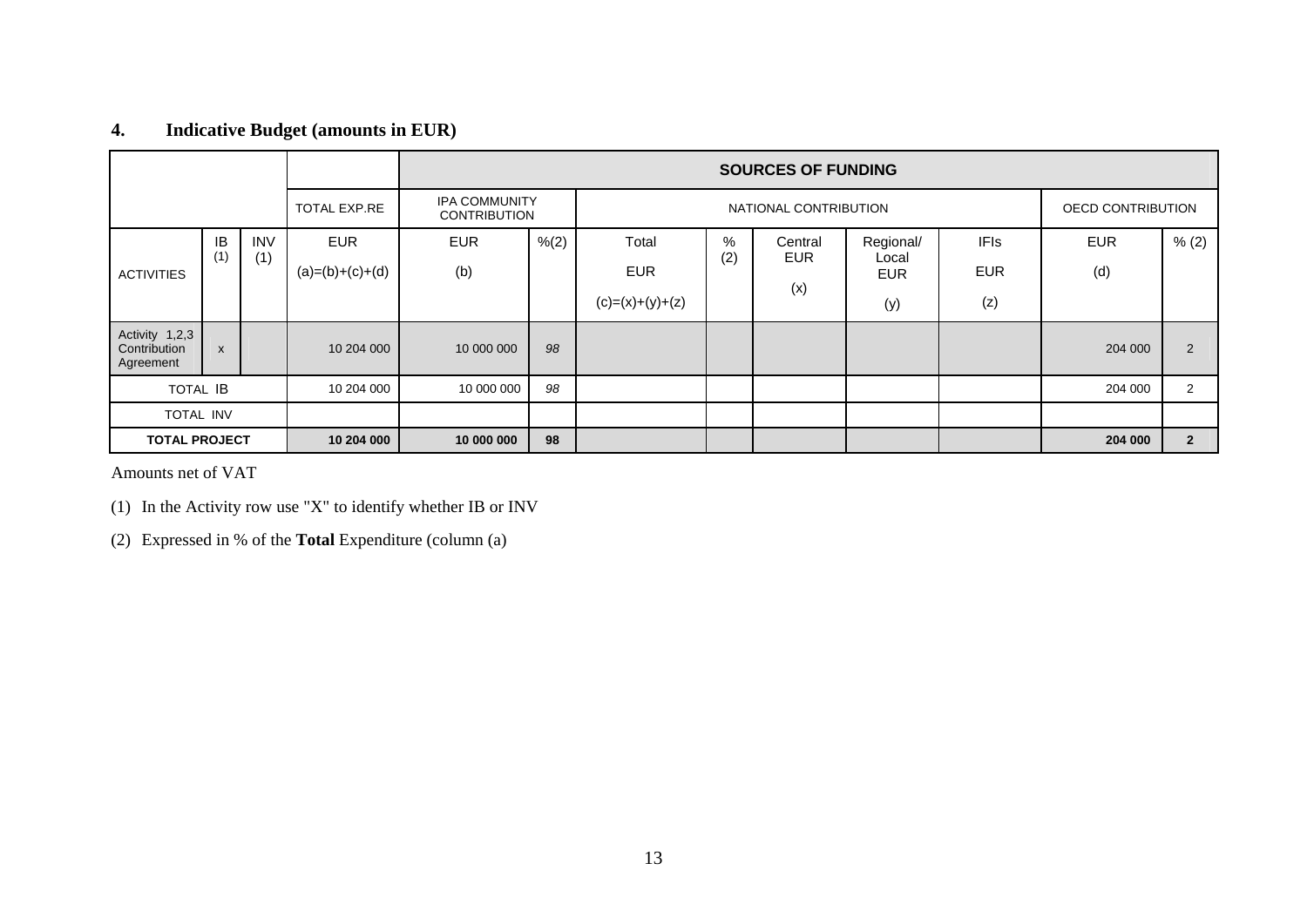| Contracts                 | <b>Start</b> | of Signature | of Project |
|---------------------------|--------------|--------------|------------|
|                           | Tendering    | contract     | Completion |
| Contribution<br>Agreement | N/A          | Q2 2010      | Q4 2012    |

### **5. Indicative Implementation Schedule (periods broken down per quarter)**

### **6. Cross cutting issues**

### **6.1 Equal Opportunity**

Under the Commission's contribution agreement with OECD, the rules of the contracting Organisation apply. OECD is an equal opportunity employer.

### **6.2 Environment**

Not applicable

### **6.3 Minorities**

Minority and vulnerable groups' concerns will be reflected in all activities of the project, in particular when it concerns participation in the training activities and institutional development.

### **ANNEXES**

- 1. Log frame in Standard Format
- 2. Amounts contracted and Disbursed per Quarter over the full duration of Programme
- 3. Description of Institutional Framework
- 4. Reference to laws, regulations and strategic documents:
- 5. Details per EU funded contract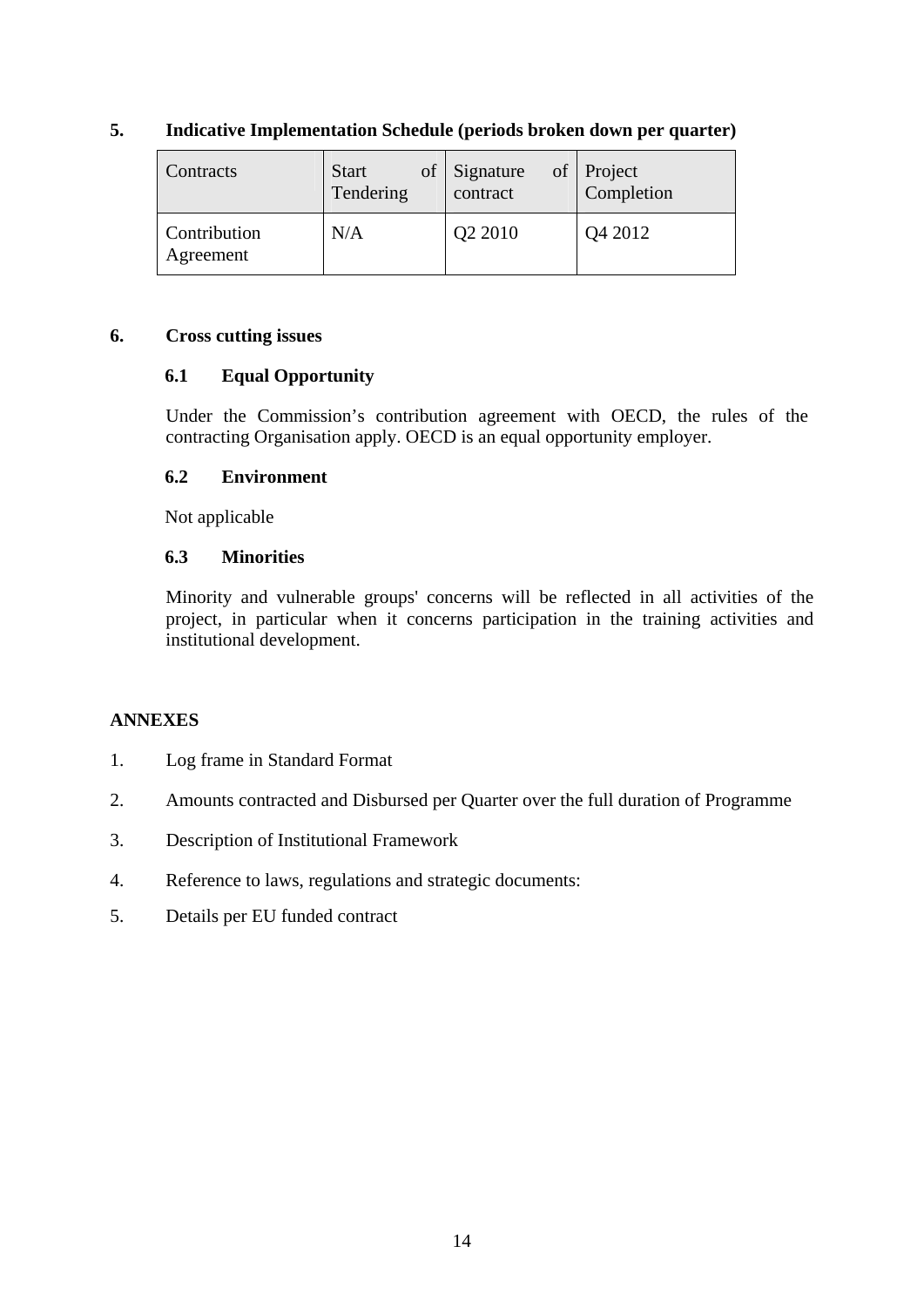# **ANNEX 1: Logical framework matrix in standard format[5](#page-14-0)**

| LOGFRAME PLANNING MATRIX FOR Project Fiche | <b>Support for Improvement in</b><br><b>Governance and Management (SIGMA)</b><br>in the Western Balkans and Turkey | CRIS Nr: $2010/xxx$ -yyy                          |  |
|--------------------------------------------|--------------------------------------------------------------------------------------------------------------------|---------------------------------------------------|--|
|                                            | Contracting period expires:<br>30 November 2011                                                                    | Disbursement period expires :<br>30 November 2014 |  |
|                                            | Total budget : EUR 10 204 000                                                                                      | IPA budget:<br>EUR 10 000 000                     |  |

| <b>Overall objective</b>                                                                                                       | Objectively verifiable indicators                                                                                               | <b>Sources of Verification</b>                                                                                                      |
|--------------------------------------------------------------------------------------------------------------------------------|---------------------------------------------------------------------------------------------------------------------------------|-------------------------------------------------------------------------------------------------------------------------------------|
| To contribute to the development of public<br>governance systems and administrative<br>capacities necessary for European Union | Public Governance is more reliable (less<br>corruption) stable (lower turnover),<br>professional (higher quality trained), more | Annual reports issued by the European<br>Commission                                                                                 |
| membership and for implementing the<br>community <i>acquis</i> in an environment that<br>carries the values underlying the     | strongly accountable (effectiveness of<br>accountability institutions such as SAI)<br>and effective in responding to the        | SIGMA annual assessments of the public<br>procurement systems in beneficiaries.                                                     |
| Copenhagen criteria, such as reliability,<br>accountability, transparency, efficiency,<br>legal certainty and integrity.       | European integration agenda (both<br>harmonisation and institution building).                                                   | Other organisations' reports: especially<br>World Bank Governance and "Doing"<br>Business" Indicators, Transparency                 |
|                                                                                                                                |                                                                                                                                 | <b>International Corruption Index</b><br>Government indicators (e.g. number of<br>corruption cases, turnover of public<br>servants) |

<span id="page-14-0"></span><sup>&</sup>lt;sup>5</sup> SIGMA achieves its overall objective mainly by carrying out small-scale projects that are specific to a single beneficiary and a specific goal. Each project is subject to "logframe type analysis" and approval by the Commission. The Logframe for the SIGMA contract as a whole is therefore at a very general level.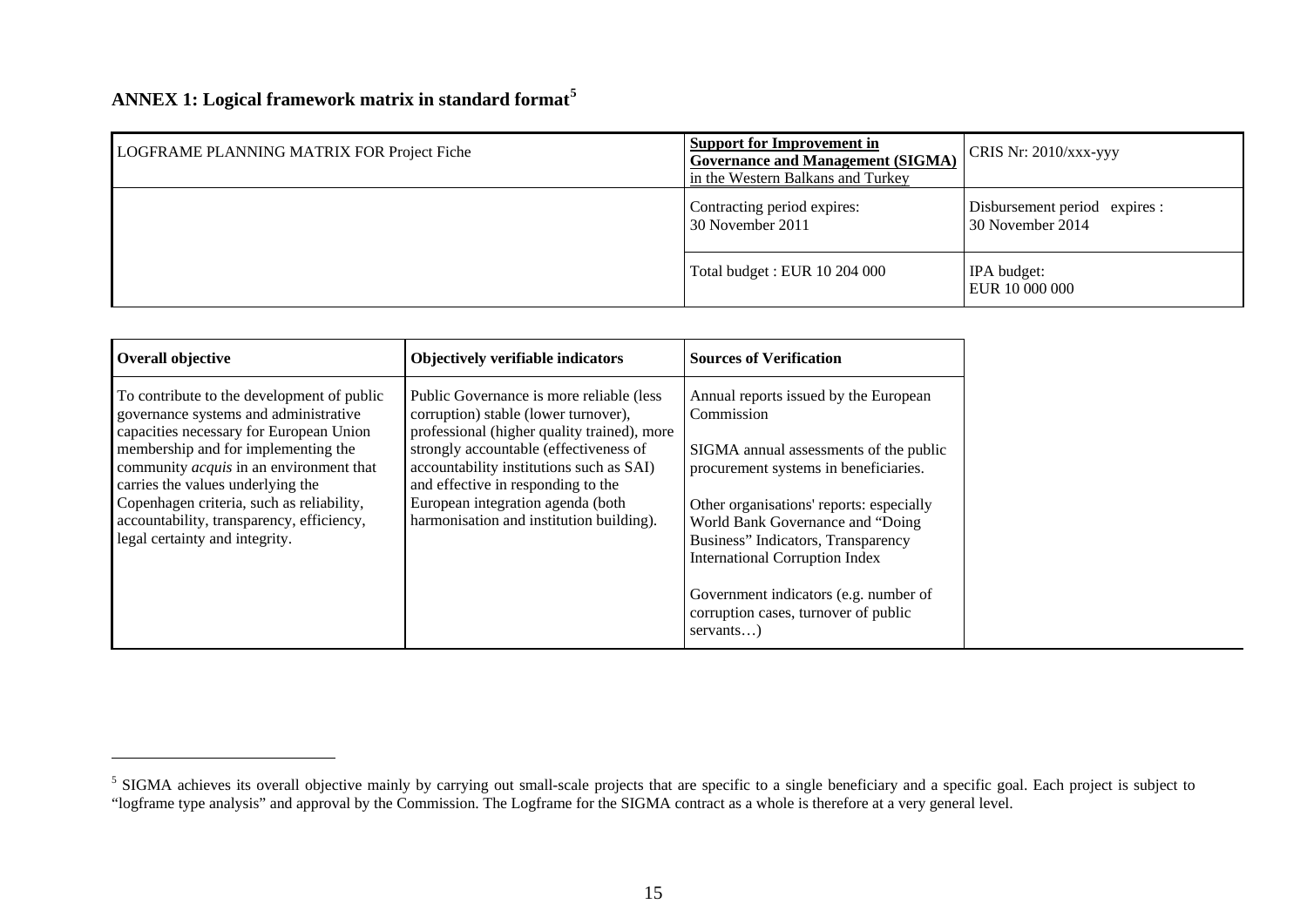| <b>Project purpose</b>                                                                                                                                                                                                                                                     | Objectively verifiable indicators                                                                                                                                                                                                                                                                                                                                                            | <b>Sources of Verification</b>                                                                                                                                                                                       | <b>Assumptions</b>                                                                                                                                                                                                                                                                                                                                                                                                                                                                                      |  |  |
|----------------------------------------------------------------------------------------------------------------------------------------------------------------------------------------------------------------------------------------------------------------------------|----------------------------------------------------------------------------------------------------------------------------------------------------------------------------------------------------------------------------------------------------------------------------------------------------------------------------------------------------------------------------------------------|----------------------------------------------------------------------------------------------------------------------------------------------------------------------------------------------------------------------|---------------------------------------------------------------------------------------------------------------------------------------------------------------------------------------------------------------------------------------------------------------------------------------------------------------------------------------------------------------------------------------------------------------------------------------------------------------------------------------------------------|--|--|
| To contribute towards<br>upgrading<br>the<br>operational capacities and professionalism<br>of public administrations in the Western<br>Balkans and Turkey.                                                                                                                 | Number of requests for support and focus<br>of requests<br>Number of projects undertaken and focus<br>of projects<br>Content of expert reports<br>Number of EC projects (TAIEX<br>Twinning) to which SIGMA contributed                                                                                                                                                                       | Beneficiary and Delegation feedback<br>Commission monitoring and evaluations<br>PDS material<br>Contract/Project accountability reports                                                                              | Commitment and cooperation of local<br>including<br>provision<br>authorities<br>of<br>sufficient financial and human resources to<br>achieve results.<br>managerial<br>Continued<br>financial<br>and<br>support of OECD for SIGMA<br>Ability of OECD to recruit staff with<br>appropriate qualifications<br>Continuation<br>EC-compatible<br>of<br>accountability, financial and management<br>arrangements in OECD                                                                                     |  |  |
| <b>Results</b>                                                                                                                                                                                                                                                             | Objectively verifiable indicators                                                                                                                                                                                                                                                                                                                                                            | <b>Sources of Verification</b>                                                                                                                                                                                       | <b>Assumptions</b>                                                                                                                                                                                                                                                                                                                                                                                                                                                                                      |  |  |
| Central management systems of the<br>beneficiaries are strengthened both in formal<br>terms and in implementation<br>Public services are more stable and<br>professional<br>Information sharing is improved amongst<br>countries and Commission (including<br>Delegations) | Existence of formal arrangements (e.g. law<br>and organisations)<br>Capacities (e.g. staffing and budgets),<br>procedures and manuals of implementation<br>bodies<br>Take up rate of professional information<br>Timely production of assessments<br>Establishment and maintenance of<br>networks and supporting<br>communications processes<br>Production of SIGMA papers<br>Web site usage | <b>Commission Regular Reports</b><br><b>SIGMA</b> Assessments<br>WB and other assessments<br>Website hits and follow through;<br>participation in training events<br><b>Commission statistics</b><br>Project reports | Beneficiaries allocate sufficient political,<br>financial and human resources<br>Reasonable stability and commitment of<br>political and professional leadership<br>Sensitive and reasonable exercise of<br>negotiations and conditionalities by<br>Commission services<br>Support to the EU agenda from other<br>donors<br>Commitment and cooperation of local<br>authorities (Public Procurement Offices,<br>anchor training institutions, governments)<br>Data on local training situation available |  |  |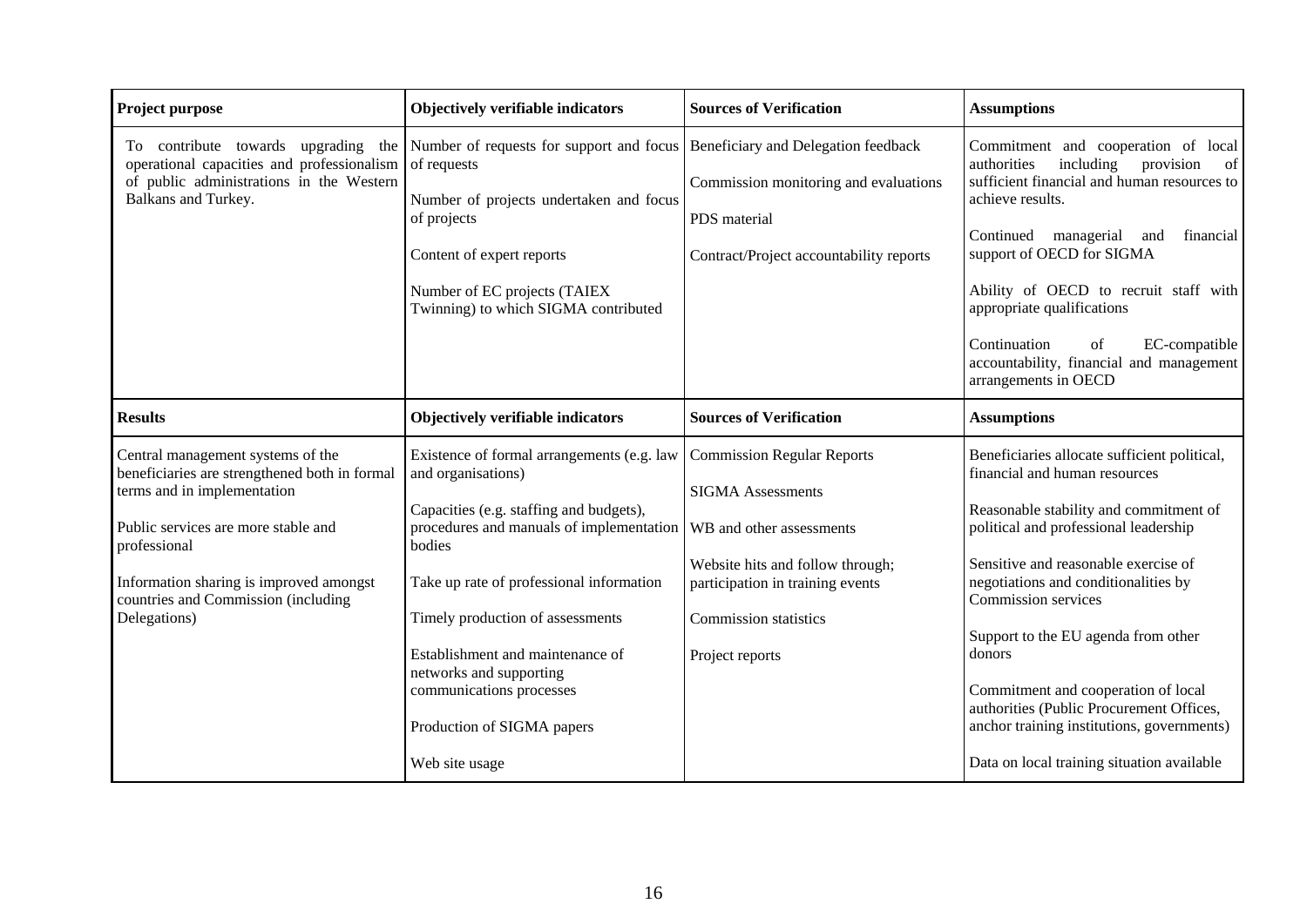| <b>Activities</b>                                                                                                    | <b>Means</b>                     | <b>Costs</b>                 | <b>Assumptions</b>                                                                                                     |
|----------------------------------------------------------------------------------------------------------------------|----------------------------------|------------------------------|------------------------------------------------------------------------------------------------------------------------|
| <b>Activity 1: Technical Assistance</b>                                                                              | Contribution agreement with OECD | Total Budget: EUR 10 204 000 | OECD can recruit and mobilise expert<br>staff                                                                          |
| 30-40 projects completed per year                                                                                    |                                  |                              |                                                                                                                        |
| <b>Activity 2: Assessments</b>                                                                                       |                                  |                              | Commission Services support generation<br>of demand and support project<br>implementation                              |
| Annual exercise with approximately 60                                                                                |                                  |                              |                                                                                                                        |
| reports (depending on Commission demand)                                                                             |                                  |                              | <b>Commission and EU Member States</b>                                                                                 |
| <b>Activity 3: Network and information</b><br>actions                                                                |                                  |                              | continue to support the programme within<br><b>OECD</b>                                                                |
| Website set up and running                                                                                           |                                  |                              | <b>OECD</b> and Commission services continue<br>to collaborate within the mutually<br>acceptable contractual framework |
| One network meeting per year per sector                                                                              |                                  |                              |                                                                                                                        |
| <b>Activity 4: Personnel costs,</b><br><b>Administration and Financial</b><br><b>Management (professional staff)</b> |                                  |                              |                                                                                                                        |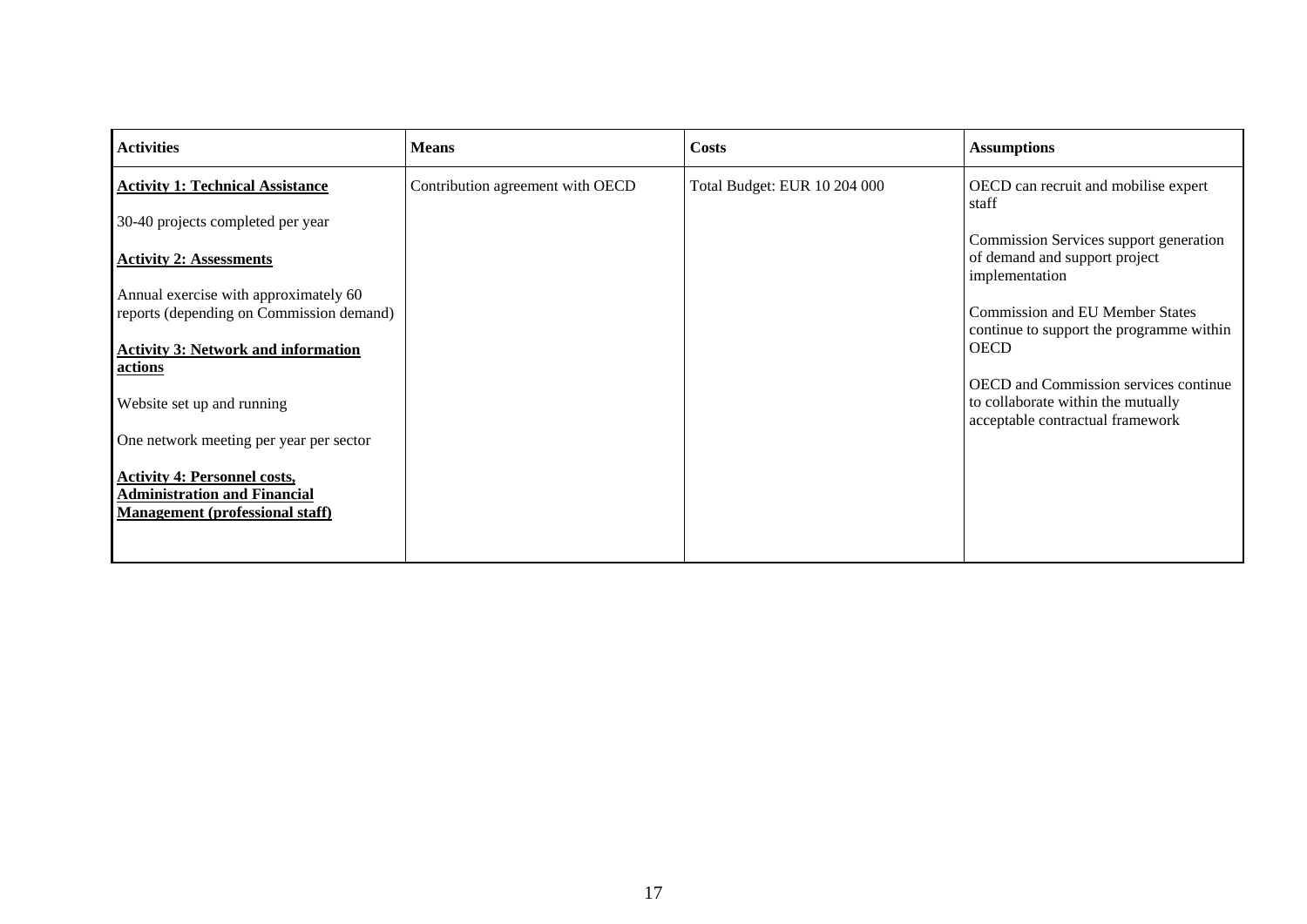| <b>Contracted</b>         | 2010 Q2    | 2010 Q3   | 2010 Q4 | 2011 Q1 | 2011 Q <sub>2</sub> | 2011 Q3 | 2011 Q4   | 2012 Q1 | 2012 Q2 | 2012 Q3 | 2012 Q4 | 2013 Q1    |
|---------------------------|------------|-----------|---------|---------|---------------------|---------|-----------|---------|---------|---------|---------|------------|
| Contribution<br>Agreement | 10 000 000 |           |         |         |                     |         |           |         |         |         |         |            |
| Cumulated                 | 10 000 000 |           |         |         |                     |         |           |         |         |         |         |            |
| <b>Disbursed</b>          |            |           |         |         |                     |         |           |         |         |         |         |            |
| Contribution<br>Agreement |            | 4 500 000 |         |         |                     |         | 4 500 000 |         |         |         |         | 1 000 000  |
| Cumulated                 |            | 4 500 000 |         |         |                     |         | 9 000 000 |         |         |         |         | 10 000 000 |

# **ANNEX 2: Amounts (in EUR) Contracted and disbursed by quarter for the project**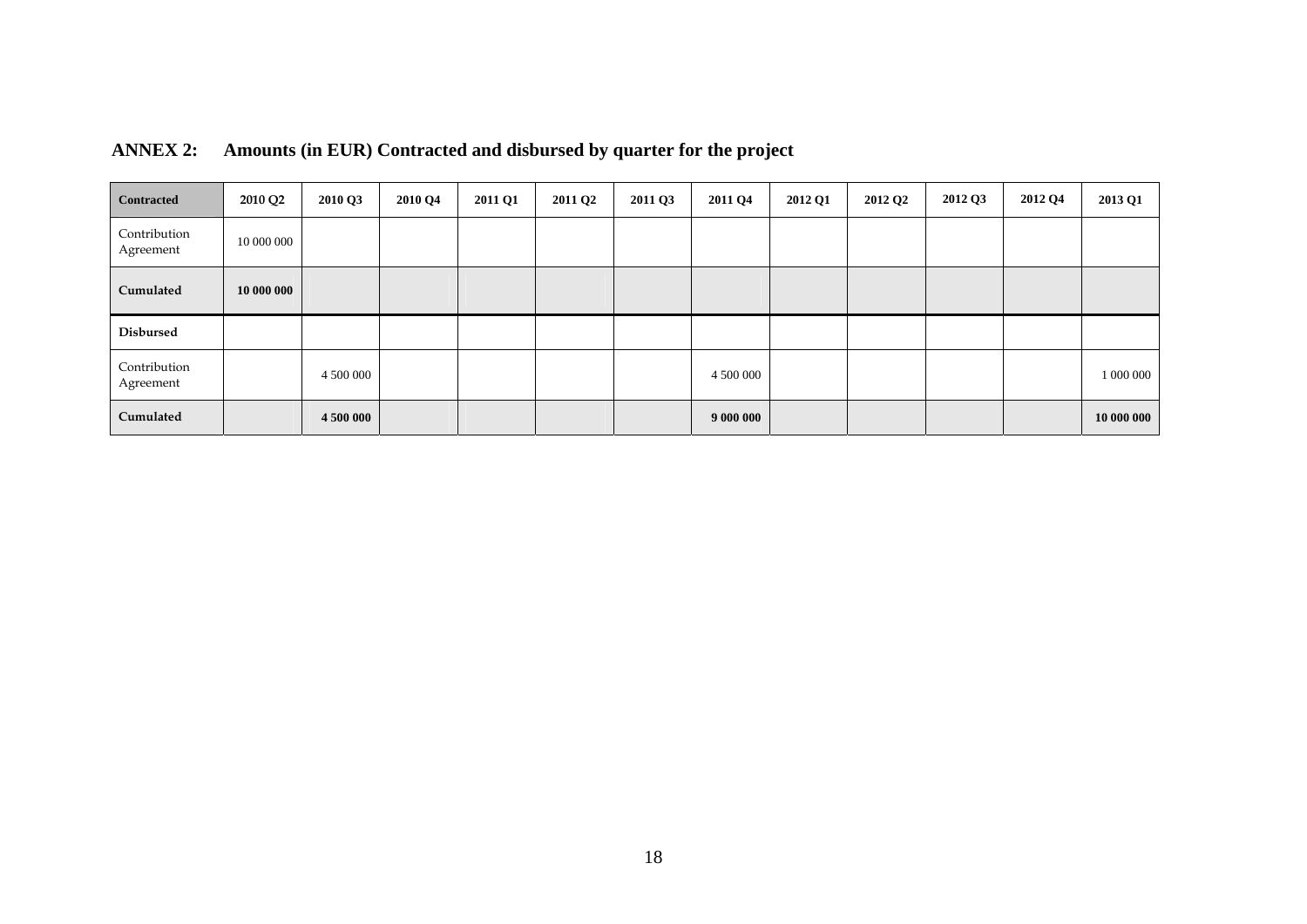### **ANNEX 3. Description of Institutional Framework**

Bodies involved in public administration and financial management reform in the Western Balkans and Turkey include:

- General Secretariats of Government;
- Ministries of Finance, European Integration, Interior, Justice;
- Procurement institutions;
- Civil Service Management Agencies;
- Public Administration Reform Bodies;
- Regulatory Management Authorities;
- Supreme Audit Institutions;
- Parliamentary Secretariats.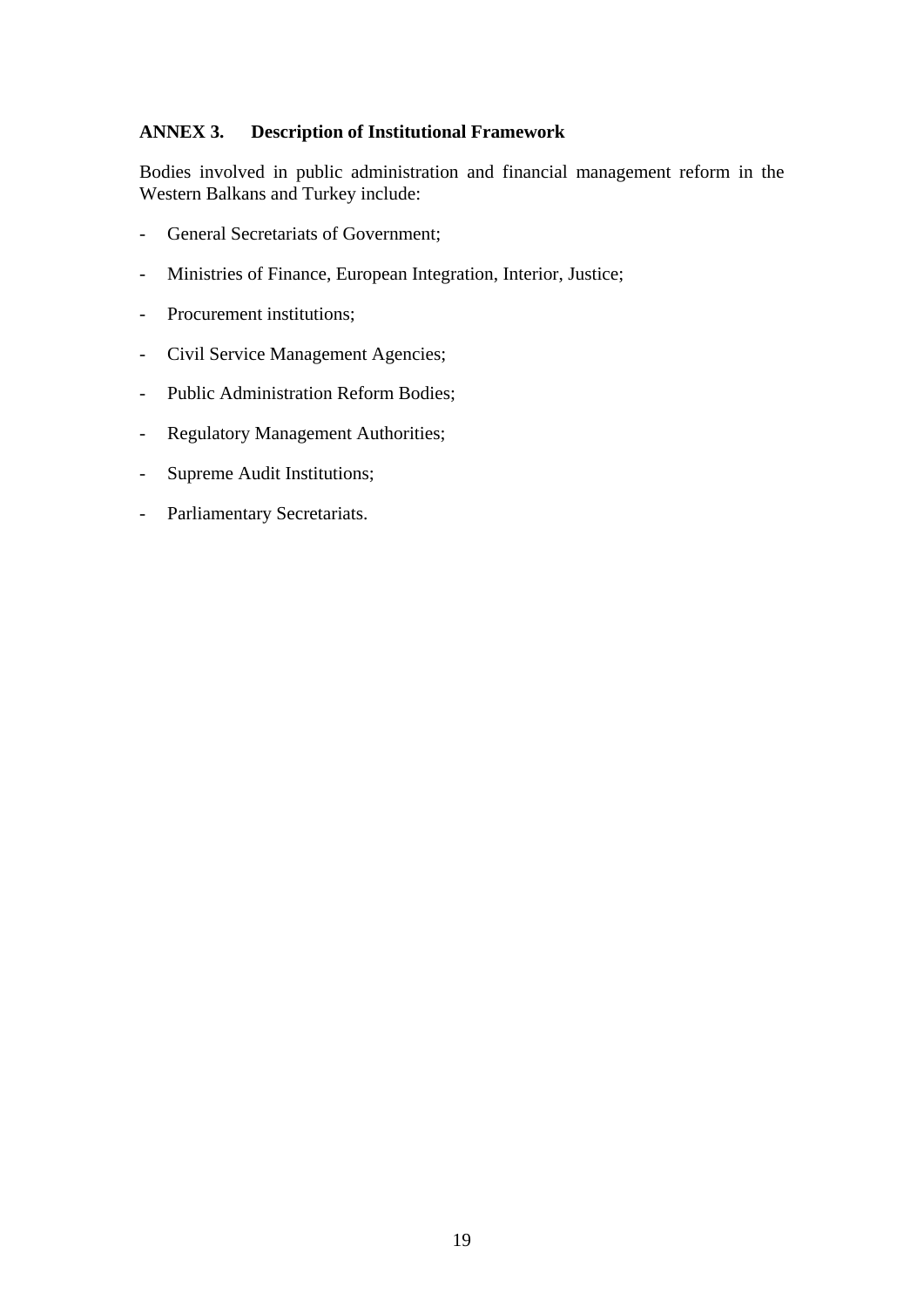### **ANNEX 4: Reference to laws, regulations and strategic documents**

The relevant laws vary according to the beneficiary, and not all beneficiaries have yet passed the necessary set of laws.

#### *Policy making and regulation*

- Law on Government
- Law on Council of Ministers Procedures
- Law on Law-making
- Law on relations with the Parliament

#### *Public employment*

- Civil service law
- Law on Public employment
- Labour Code
- Law on Public Salaries

#### *Administrative framework law*

- Administrative Procedures Law
- Law on Administrative Disputes
- Law on Administrative Courts
- Law on Public Administration
- Law on Administrative Inspection
- Organic Laws of Ministries and other bodies

#### *Anti Corruption*

- Law on Disclosure of Assets
- Law on Conflict of Interest
- Law on Financing of Political Parties
- Law on Persons Holding Elected or Appointed Office
- Code of Public Ethics

#### *Financial management*

- Organic Budget Law
- Law on Public Accounting
- Law on Financial Inspection
- Law on Internal Control
- Law on Internal Audit
- Law on Supreme Audit Institution

#### *Public procurement*

- Law on Public Procurement
- Law on Concessions and Public Private Partnerships